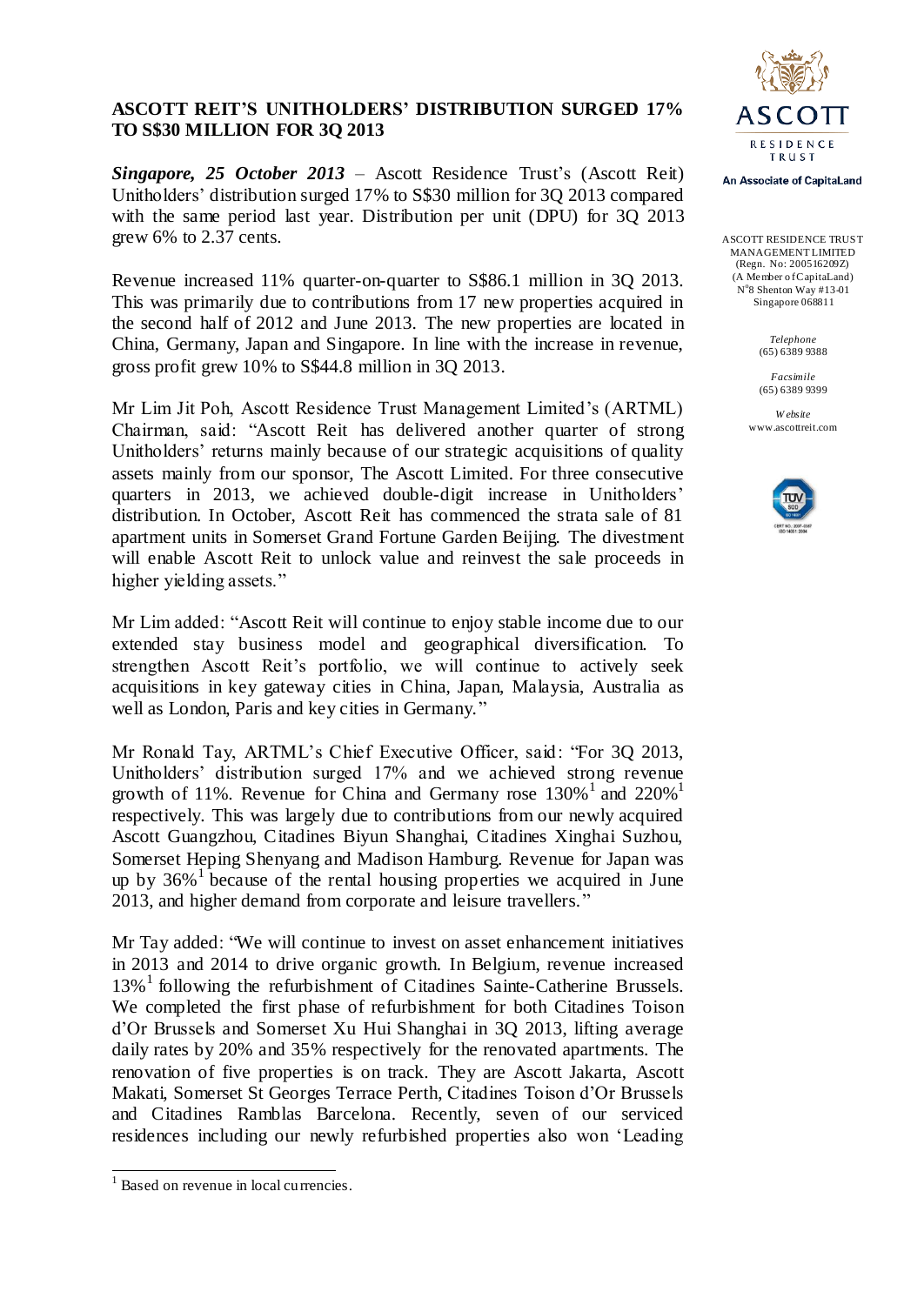Serviced Apartments' at the World Travel Awards while Ascott Raffles Place Singapore garnered 'Best Serviced Residence in Asia-Pacific' at the Business Traveller Asia-Pacific Awards."

#### **Summary of Results**

#### **3Q 2013 vs 3Q 2012**

|                                         | 30 2013 | 30 2012 | Change $(\% )$ |
|-----------------------------------------|---------|---------|----------------|
| <b>Revenue (S\$ million)</b>            | 86.1    | 77.4    | $+11\%$        |
| <b>Gross Profit (S\$ million)</b>       | 44.8    | 40.7    | $+10%$         |
| Unitholders' Distribution (S\$ million) | 30.0    | 25.6    | $+17%$         |
| <b>DPU</b> (S cents)                    | 2.37    | 2.24    | $+6%$          |
| Revenue Per Available Unit              | 133     | 148     | $-10%$         |
| (RevPAU) S\$/day                        |         |         |                |

- Revenue increased by S\$8.7 million or 11% in 30 2013 mainly due to contributions from 17 properties in China, Germany, Japan and Singapore which Ascott Reit acquired in the second half of 2012 and June 2013.
- RevPAU was 10% lower largely due to the divestment of Somerset Grand Cairnhill Singapore, which had a relatively higher ADR, and weaker performance from Philippines and Japan (arising from depreciation of the Japanese Yen).
- In line with the increase in revenue, gross profit increased by S\$4.1 million or 10% to S\$44.8 million in 3Q 2013.

For Ascott Reit's 3Q 2013 financial statement and presentation slides, please visit [www.ascottreit.com.](http://www.ascottreit.com/)

### **About Ascott Residence Trust**

Ascott Reit was established with the objective of investing primarily in real estate and real estate-related assets which are income-producing and which are used or predominantly used, as serviced residences, rental housing properties and other hospitality assets.

Ascott Reit's asset size has more than tripled to about S\$3.2 billion since it was listed on the Singapore Exchange Securities Trading Limited (SGX-ST) in March 2006. When the acquisition of the new Cairnhill serviced residence in Singapore is completed, Ascott Reit's international portfolio will expand to S\$3.6 billion comprising 82 properties with 9,007 units in 32 cities across 12 countries in Asia Pacific and Europe.

Ascott Reit's serviced residences are operated under the Ascott, Citadines and Somerset brands, and are mainly located in key gateway cities such as Beijing, Shanghai, Guangzhou, Singapore, Tokyo, London, Paris, Berlin, Brussels, Barcelona, Munich, Hanoi, Ho Chi Minh City, Jakarta, Manila and Perth.

Ascott Reit is managed by Ascott Residence Trust Management Limited, a wholly-owned subsidiary of The Ascott Limited and an indirect wholly-owned subsidiary of CapitaLand Limited, one of Asia's largest real estate companies. ARTML is the winner of World Finance Magazine's "Best Real Estate Investment Fund Manager 2011" in South Eastern Asia in their inaugural Real Estate Awards.